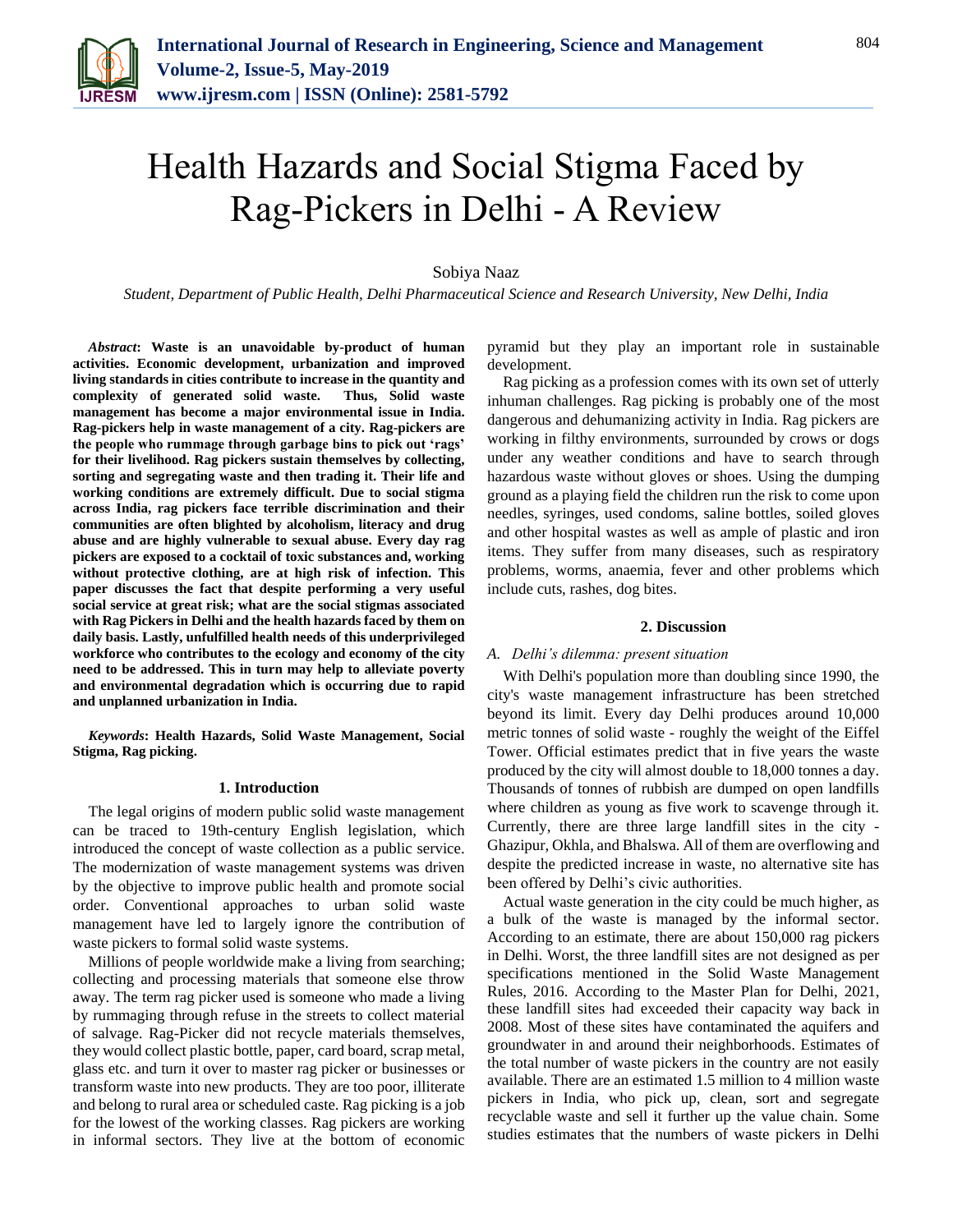

alone would be approximately 500,000.

## *B. Working conditions of rag pickers*

Rag pickers earn their livelihood by collecting trash from the garbage mountain every day and don't mind living in unhygienic condition. Even under the challenging circumstances, these rags go out to the garbage mountain daily to collect waste because they have no other option. The place is the only source of livelihood for hundreds of rag pickers. Besides insanitary surroundings and continuous stench, what annoy people living near landfill areas more is the spontaneous fires at the landfill set off by gases, such as methane.

Mostly the rag pickers are migrants. Migrant who mostly are uneducated and not having any skill for doing any good type of work start working in bad type of occupation like waste-worker, and other minimal type of work. So in this way poverty, migration, less education, religion, income becomes the predisposing factor for their bad health condition. Illiteracy, poverty, indebtedness and migration of their family are the main causes for the poor working condition for rag picking activity, which has become one of the important social problems. Direct enrolment in Rag-picking is due to noneligibility for other works which require skills and also because of the easy daily income.

Generally, there is no employer-employee relationship in this trade even though it is possible that some of the waste picking activity is organized by contractors. Waste pickers are selfemployed workers with no formal legal relationship with the municipality or the recyclable traders. They also face regular harassment and extortion from both the police and the municipal authorities. No social security benefits are available to workers in this sector.

According to a report by UNICEF, about 12 percent of children in India aged 5-14 are engaged in child labour activities, including Rag Picking. In 2001, waste-picking was included among the hazardous occupations banned under the Child Labour (Prohibition and Regulation) Act, 1986. But apart from this very brief mention, Rag picking is ignored in legislation regarding child labour. Contrary to most child labourers, ragpickers are self-employed or working with their parents and therefore not answerable to any employer.

In a study that PRIA recently undertook under Democratizing Urban Governance: Promoting Participation and Social Accountability, it was revealed that in Patna and Raipur about 26-20% of total rag pickers in the city are children between the age of 5-14 years, while 40% of the total dump site waste pickers were children, which is a huge percentage. These are children who do not have access to education and are subjected to intense health threats. Every day rag pickers are exposed to a cocktail of toxic substances and, working without protective clothing, are at high risk of infection. Studies suggest rag pickers in Delhi, were severely anaemic, have worms and suffer from recurring fevers and multiple injuries.

# *C. Wages*

Ragpickers have remained out of the formal system of employment or benefits, and their condition is getting worse due to alienating policies. Given that rag-picking is a totally informal sector it is hard to quantify how much waste is collected in this manner. A lot of garbage clearing thus is the done informally, by ragpickers who work without any job security, salary or dignity. Not just that, they are regularly exposed to cuts, infection, respiratory diseases and tuberculosis apart from poverty, humiliation, harassment, and sexual abuse on the streets.

In Delhi a large number of people who belong to poor family and scheduled caste are engaged in this work of rag picking. They live in slums areas and as a group. They have no proper houses. All family members are engaged in rag picking.

### *D. Health hazards faced by rag pickers*

Rag picking is probably one of the most dangerous and dehumanizing activity in India. Rag pickers are working in filthy environments, surrounded by crows or dogs under any weather conditions and have to search through hazardous waste without gloves or shoes. They often eat the filthy food remnants they find in the garbage bins or in the dumping ground. Using the dumping ground as a playing field the children run the risk to come upon needles, syringes, used condoms, saline bottles, soiled gloves and other hospital wastes as well as ample of plastic and iron items. They suffer from many diseases, such as respiratory problems, worms, anaemia, fever and other problems which include cuts, rashes, dog bites.

Rain or shine, for these rag pickers, garbage continues as their source of living till a concrete solid waste management plan is in place along with a rehabilitation plan. They work, eat, sleep and spend every moment of their lives in its vicinity. From five-year-old child to elders, all members of the families move in the yard from morning to evening. They collect waste plastic, iron scrap and glass bottles, sifting the mountains of litter dumped there and sell to commission agents. These wastes were responsible for occupational health risks to workers and health risks to residents; including risk from contact with human fecal matter, paper that may have become saturated with toxic materials, bottles with chemical residues, metal containers with residue pesticide and solvents, needles and bandages from hospitals etc. The most commonly experienced diseases among rag pickers are Tuberculosis, Bronchitis, Asthma, Pneumonia, Dysentery, Parasites and Malnutrition.

Rag pickers tend to have very poor health due to the consumption of unhygienic food and working in polluted environment can lead to diarrhea, cold and scabies. They were highly exposed to tetanus and other infections caused from cuts by sharp metal pieces, broken glass and other solid wastes. Rag pickers were reported to have headache to have at many dump sites.

Substance abuse itself is one of the mental disorders present among Rag-pickers. Study found that mental disorder such as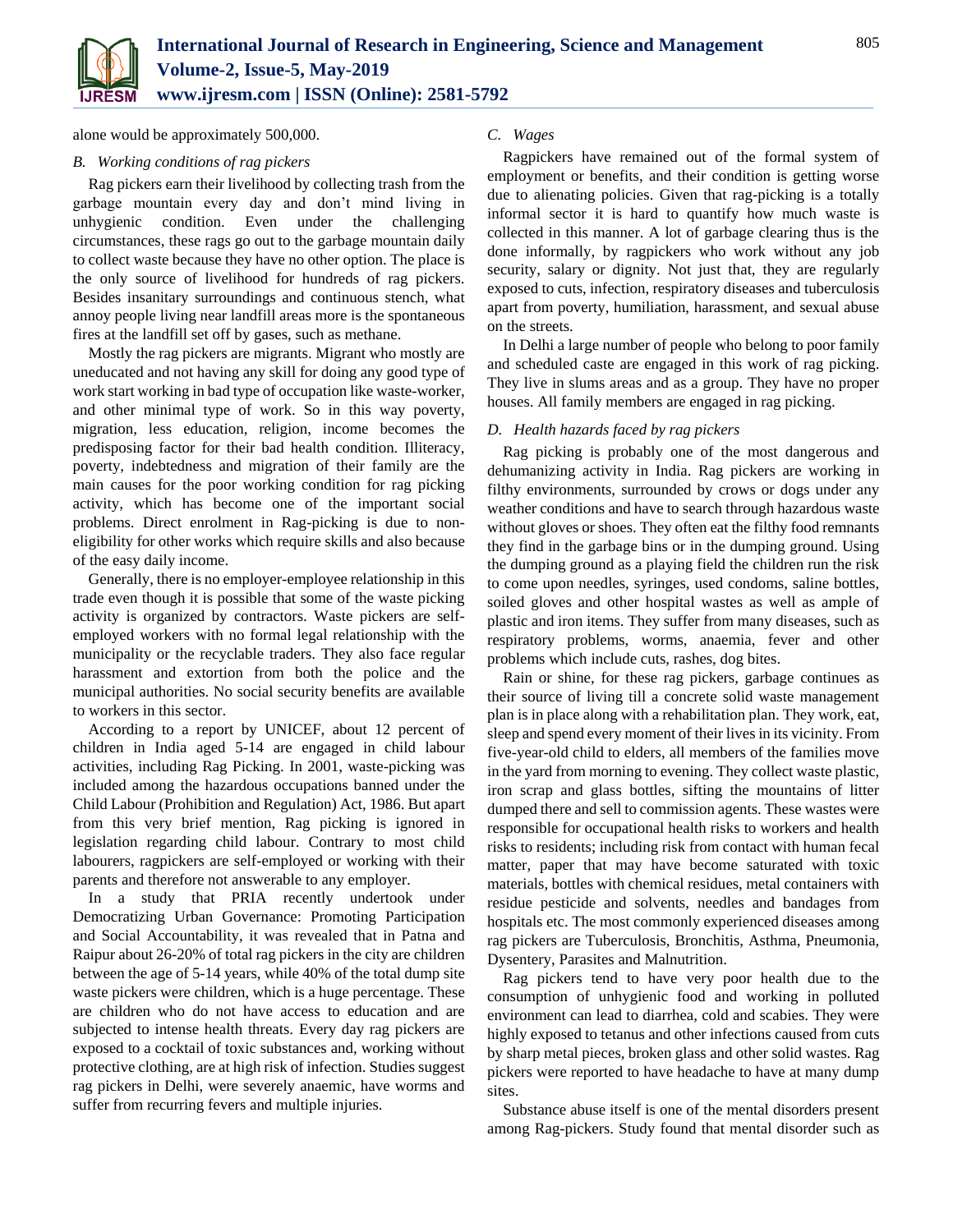

mild depression and mild anxiety is common among Ragpickers. Majority of them are associated with mild depression and mild anxiety as common mental disorder. Monotonous work has been associated with psychological distress. Static posture & heavy work in turn may lead to depression and anxiety.

The rag pickers showed a higher prevalence of low hemoglobin, high circulating eosinophil and monocyte counts, unhealthy gums, frequent diarrhea, and dermatitis, when compared with controls. Their sputum showed an abundance of alveolar macrophages, siderophages and inflammatory cells, and a very high frequency of squamous metaplasia and dysplasia of bronchial epithelial cells, suggesting inflammation and cellular changes in the airways. The rag pickers thus suffer from a multitude of health problems which seem related to their occupation.

- 1. Ergonomic hazards faced by rag pickers include walking long distances on foot, 6 often pulling heavy carts and in awkward positions as they collect and separate waste.
- 2. Biological hazards reported by rag pickers included bandages, disposable diapers, toilet paper, sanitary napkins, disposable needles or syringes, and condoms. In addition, wastes from small clinics, pharmacies, and labs, and even hospital wastes, may also be found mixed with residential trash and carrying microorganisms responsible for more serious diseases.
- 3. Safety hazards include risks from working amid heavy traffic, as trash collection schedules often coincide with intense traffic hours. When combined with poor compliance with traffic laws, high workload, and fast pace of work, there is a substantial risk of rag pickers being hit by traffic. Some of the most common injuries to workers who handle solid wastes are cuts and punctures by glass, cans, and sharp objects. Many of these injuries are caused by inadequate storage of trash.

# *E. Social stigma associated with rag picking*

Rag picking as a profession is associated with a social stigma. Rag pickers recycle almost 20 per cent of India's wastes. Yet they are unrecognized, face discrimination and are not entitled to government schemes. Since waste pickers are not recognized under Indian laws, they face numerous forms of discrimination. Their basic rights are repeatedly violated disregarding their contribution to society. Rag pickers often targeted and harassed by police and anti-social elements as they are seen as vagrants and thieves. Rag pickers are not legally permitted by state municipalities to collect, segregate and sell waste from garbage dumps across the country, and they are deemed to be committing theft under the Indian Penal Code, 1860. Nonrecognition had made migrant rag pickers ineligible for government schemes, in addition to facing insurmountable difficulties in obtaining ration cards, electricity and water facilities. This had a significant negative impact on their

standard of living as well as on their mental and physical wellbeing.

Moreover, their jobs are highly insecure. Waste pickers previously had an informal sharing system that allowed a large number of them to collect waste within the same area. However, post-privatization, fewer people were able to earn a living from the same volume of waste. Also it is found that privatization had a negative impact on their access to wastes as well as their capacity to earn a livelihood.

There is a lack of:

- Mandatory provision of identification cards that acknowledges the right of Rag pickers to access, collect and sell waste in the country.
- Mandatory provision of subsidised waste picking gear, including shoes with metal plated soles, gloves, protective and sorting tools through a public distribution system.
- Anodal body under the aegis of the department of labour for all matters pertaining to the rights and welfare of Rag pickers.
- Inclusion of Rag pickers in all social welfare schemes.

# **3. Conclusion**

Solid waste management issues represent major problems to the governments of developing nations. Rag picking is an inferior and exploitative economic activity in the urban informal section. It is a critical source of livelihood for the working poor and that informal rag pickers make relevant contributions to city. Public policies and public perceptions are still based on misconceptions about rag pickers that largely ignore their contribution to the environment, to public health, and to urban economies.

Though the waste pickers play a significant role in the entire process of waste management, yet their services go unnoticed and issues concerning their livelihood go unaddressed. Issue of protective equipment's, immunization, and focusing on the vulnerable population among the ragpickers such as women and children should be an issue of prime concern. Efforts should be put to develop training materials on occupation and environmental health and injury issue for this vulnerable section. Government and nongovernment organizations should play a key role for targeting this population and ensure provision of accessible health care services.

It is a harsh reality that children start working as rag pickers very early and are subjected to all kinds of negative environment. The children come from a very poor socio economic background. Not all have families. Some have come to the city alone and sleep on pavements or shacks along with other street children, while many others have rather weak links with their families and are, by and large, on their own. In Delhi thousands of street children are engaged in rag picking, especially it is one of the area where large number of girls are found to be working and apart from being exposed to several types of health hazards they are also exposed to risk of sexual